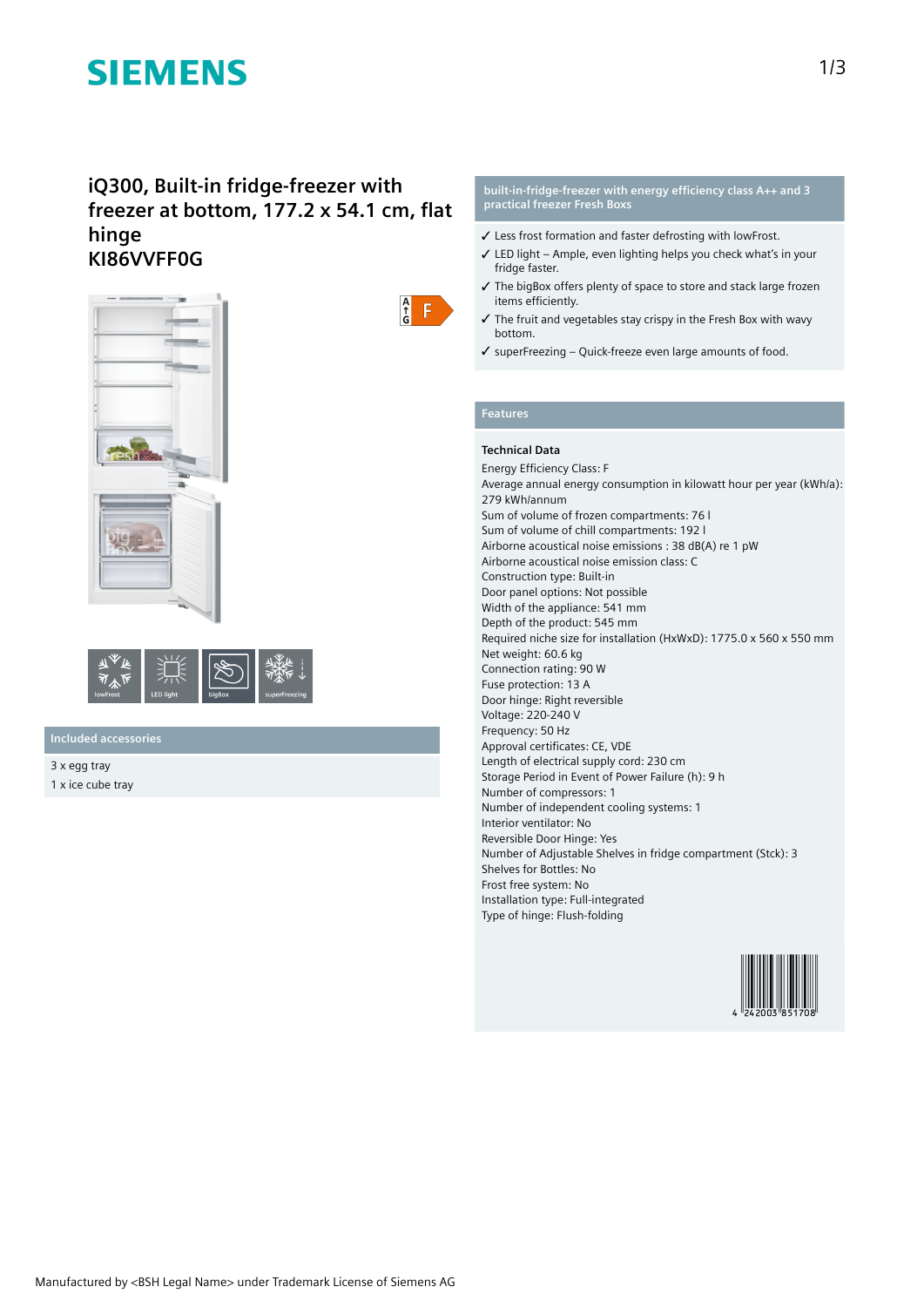# **SIEMENS**

# iQ300, Built-in fridge-freezer with freezer at bottom, 177.2 x 54.1 cm, flat **h i n g e KI86VVFF0G**

## **Features**

#### **Functions**

 $\bullet$  Bright interior LED fridge light

#### Design features

- Electronic control (LED chain)
- VitaControl constant temperature by intelligent sensor technology - Constant temperature control by intelligent sensor technology
- superFreeze function with automatic deactivation

#### Design features

- $\bullet$  4 safety glass shelves of which 3 are height adjustable
- 4 door bins

#### **Freshness System**

- 1 vegetable/salad container
- ●

#### **Food freshness system**

- Removable safety glass shelves for extra space
- 3 transparent freezer drawers, 1 bigBox

#### Dimension and installation

- Dimensions: 177.2 cm H x 54.1 cm W x 54.5 cm D
- Niche Dimensions: 177.5 cm H x 56 cm W x 55 cm D

#### Key features - Fridge section

- Right hinged door, door reversible
- Connection value 90 W
- 220 240 V
- **Key features - F r e e z e r s e c t i o n**
- $\bullet$  3 x egg tray, 2 x ice cube tray

#### **Country Specific Options**

• Based on the results of the standard 24-hour test. Actual consumption depends on usage/position of the applianc e .

#### Design features

Dimension and installation

#### **Additional features**

#### Performance and Consumption

- EU19\_EEK\_D: F
- Total Volume : 2 6 8 l
- Net Fridge Volume : 1 9 2 l
- Net Freezer Volume : 76 l
- Freezing capacity 24h: 4 kg
- Annual Energy Consumption: 279 kWh/a
- Climate Class: SN-ST
- Noise Level : 38 dB , EU19\_Noise emission class\_D: C
- Temperature rise time : EU19 Temperature rise time D: 9 H